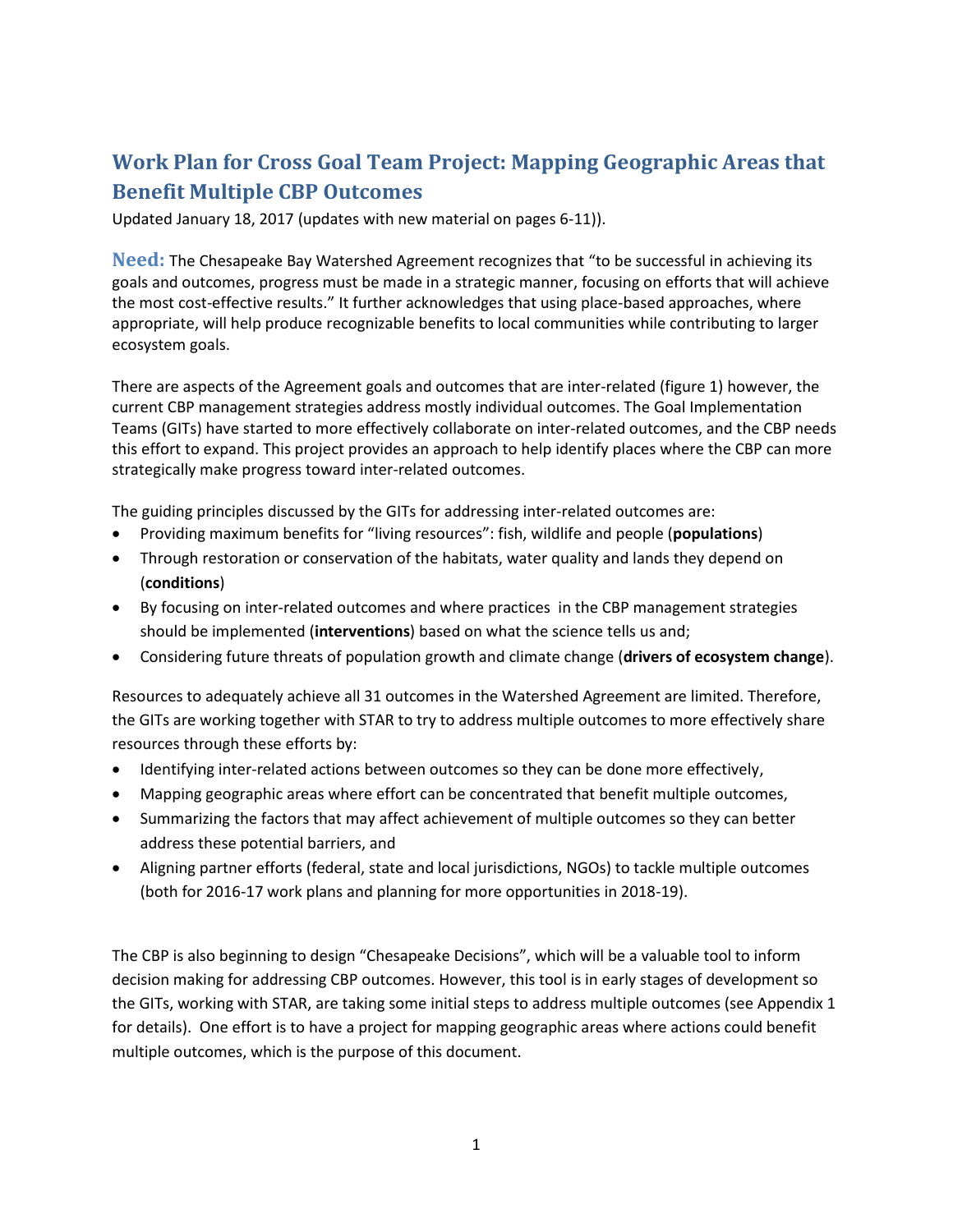

# **CONCEPTUAL DIAGRAM OF CHESAPEAKE BAY ECOSYSTEM**

Figure 1 (from Phillips and Blomquist, 2015)

# **Audiences and Benefits of the Mapping Project**

The initial audience for the project is the GITs since they (1) are focused on implementing activities to achieve outcomes, and (2) have representation of federal, jurisdictional, and NGO partners. We want to have the GITs work effectively with both the:

- The Management Board, which includes the GITs Charis and CBP signatories, can further identify ongoing efforts and help direct resources to areas identified important for both restoration and conservation.
- Principal Staff Committee, who can consider policy implications to better achieve inter-related outcomes.

#### **Benefits**

The value of this cross-outcome, place-based work reflects the original purpose of creating the CBP—to bring together the intellectual and financial resources of each individual partner to protect and restore the watershed in a smatter, more efficient manner. Specifically, it will help:

- Improve our work and enhance work already being planned. It will help individual partners go beyond what they can do alone. Partners will provide support to each other as they implement their work plans and management strategies. Cross-outcome work will help maximize ecosystem benefits, result in multiple benefits and create synergies that would not happen otherwise.
- o Prioritize *where* we work and put resources where they can do the most good (smarter funding). Prioritization can help identify and address current geographic and funding gaps.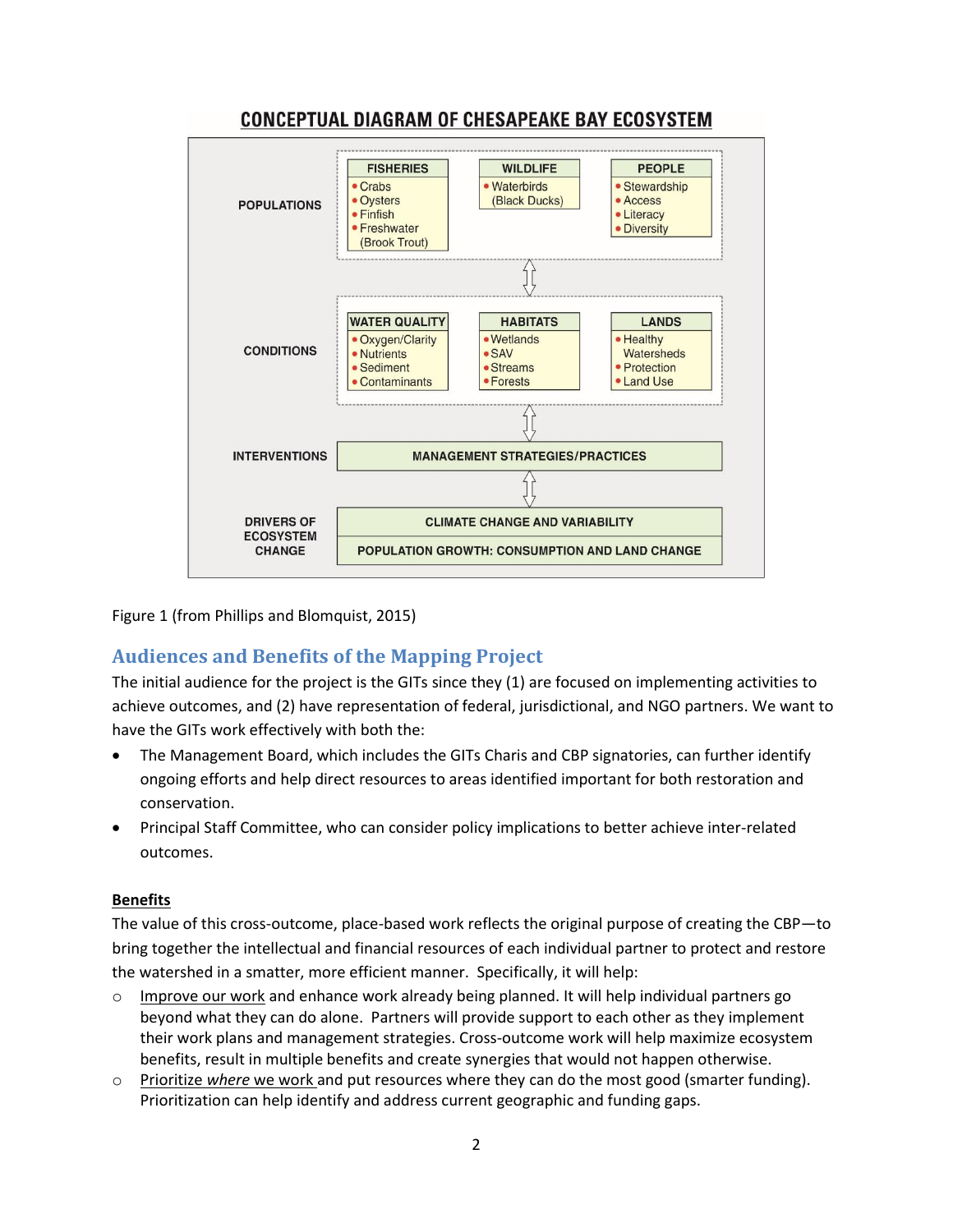- $\circ$  Communicate the work and value of the partnership as a convener and collaborator and showcase CBP as a leader in adaptive management.
- o Enhance interaction among multiple stakeholders, local communities and with each other.

The mapping project will allow the GITs to better identify "regional" locations to better coordinate and focus resources that will benefit multiple, inter-related outcomes. The result will be better integration of efforts between multiple partners to make progress toward multiple outcomes. The project will also provide an improved understanding of focusing in key geographic locations to achieve maximum benefits for restoration and conservation activities.

# **Considerations to identify geographic areas**

There are several approaches or considerations for mapping geographic areas:

- Focus on places most important for living resources (fish, wildlife, and people)
- Identify areas to focus restoration and conservation activities
- Consider threats from land and climate change
- **•** Identify areas where multiple partners are already working or consider priorities.

Mapping considerations for each of the items are discussed below.

#### **1. Focus on places more important for living resources.**

The initial focus is on living resources that are specified in the Bay Agreement:

- Fish: crabs, oysters, forage fish, and brook trout (as an indicator for freshwater species),
- Wildlife: black ducks (as an indicator for other waterfowl)
- People: outcomes related to stewardship, public access, literacy, and diversity.

The geographic extent for different species varies across the watershed. For example, the tidal waters contain a unique set of shell and finfish species compared to remainder of the watershed. Wildlife has similar distinctions in the range they occur in the watershed. Initially, the project team and GITs considered dividing the watershed into different provinces (Highlands, Piedmont, and Coastal Plain) given the different occupancy ranges of living resources. However, the initial mapping will just consider the entire watershed and make some distinctions for fishery habitat in tidal areas.

Each GIT identified a list of initial outcomes they would like to have mapped (see table xxx) considering the needs for fish, wildlife, and people. Almost every outcome has areas we want to 1. Protect because they are already providing a function to benefit an outcome, or 2. Restore, where they function needs improved to help achieve an outcome (next item has more details)

#### 2. Identify areas for conservation and restoration activities that benefit multiple outcomes

Where habitats and lands need to be protected or restored for fish, wildlife, and people. These are usually different and distinct areas. Two examples include the map on the left showing areas important to protect based on ecological integrity and water quality (figure 2) and map on the right (figure 3) showing areas important to restore based on nitrogen loads to local waters.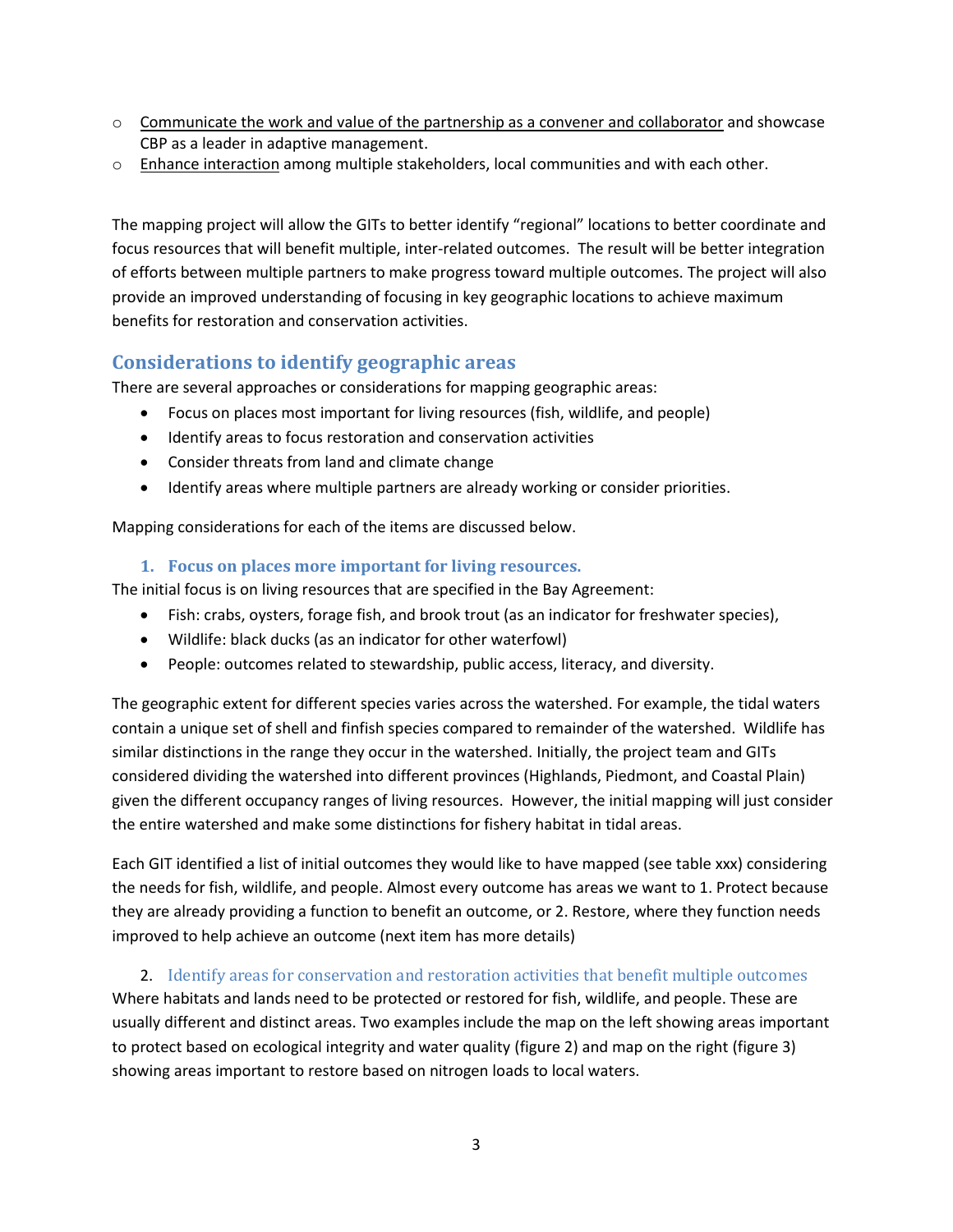

Figure 2: Map of areas of ecological integraty and important water quality protection (from CBP Resource Lands Assessment).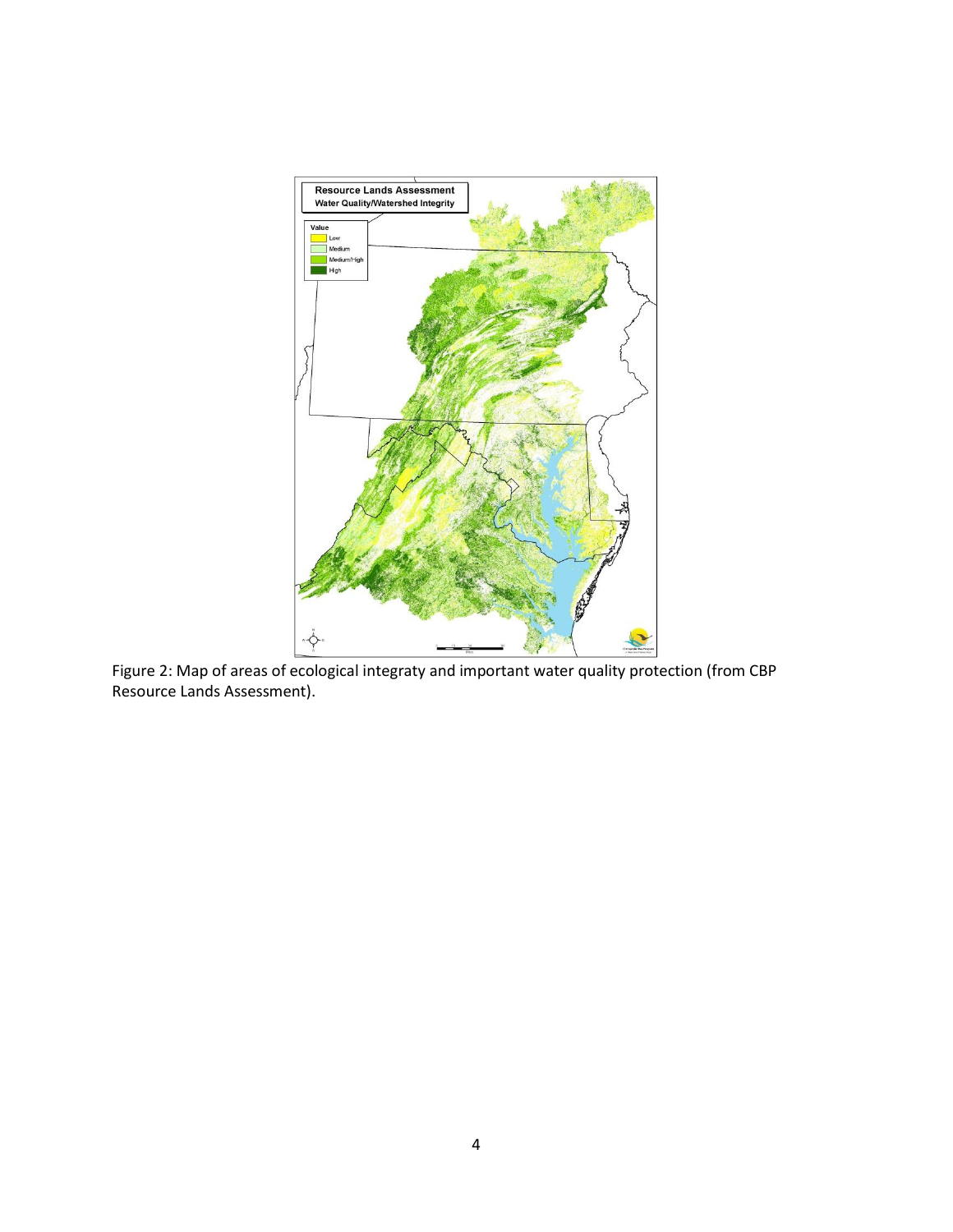

Figure 3: Map of nitorgen loads to local streams in the Chesapeake Bay Watershed (from Ator and other, 2011)

#### **3. Consider threats from land and climate change**

Understanding the threats to restoration and conservation areas would be based the two primary stressors to the Bay ecosystem (fig 1):

- Population growth and associated land-use change
- Climate change and variability.

The CBP has a Land-Change Model (Claggett, USGS) that can be used to show likely areas of land-use change. The CBP has multiple assessments of climate change being conducted through the Climate Change Workgroup. Selected results of these assessments, such as extent of projected sea-level rise, will be used to display potential geographic areas.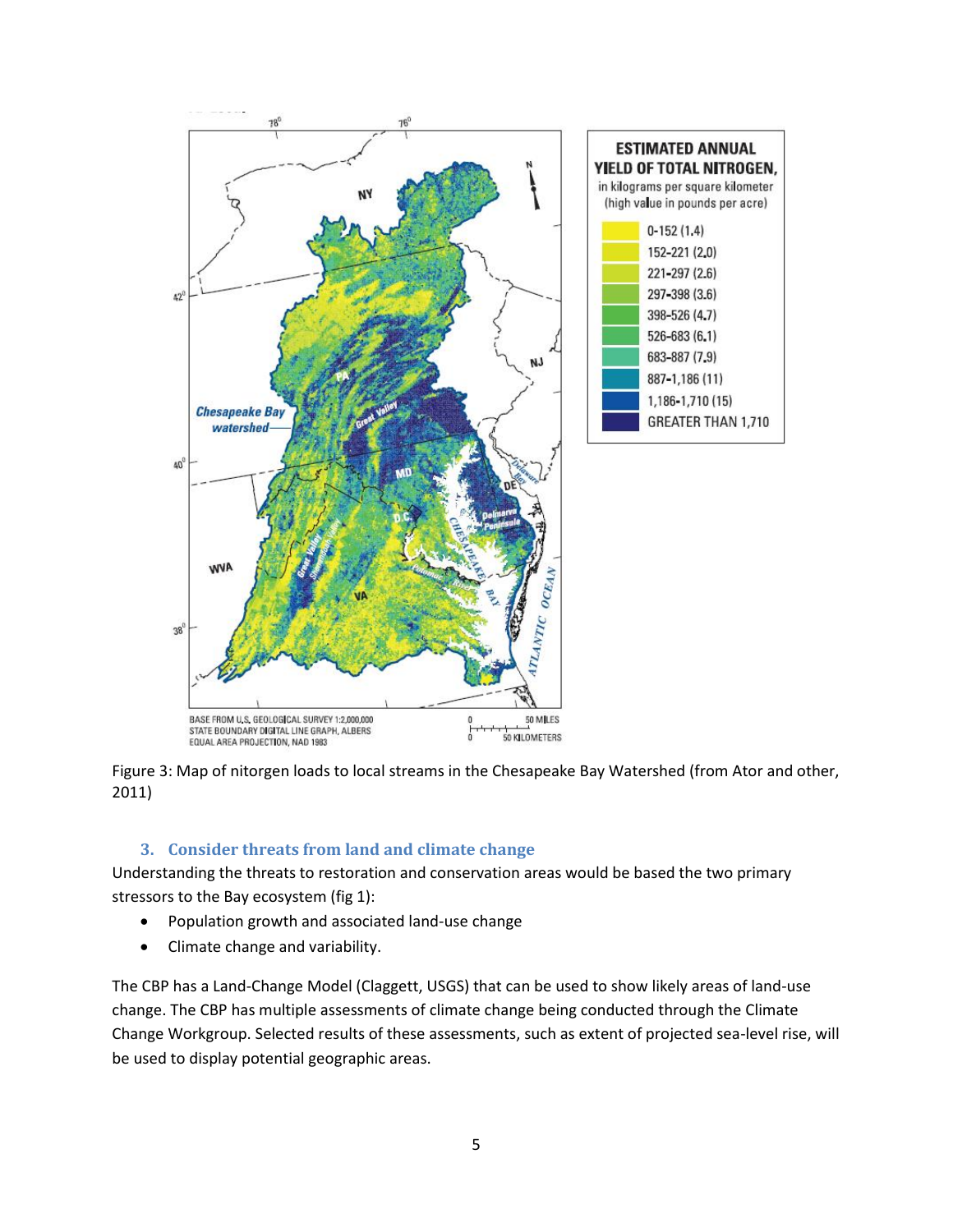**4. Identify areas where multiple partners are already working or consider priorities** Many groups have already identified areas where they are focusing efforts that can be used for the mapping project. Some examples include Harris Creek Oyster restoration effort, Delmarva RCPP wetlands restoration, and federal partner focus areas. These areas will be gathered for the mapping project so areas of benefits (maps produced in items 1 and 2) can be compared with current areas where partners are focused. This will help partners decide if the location of current efforts should be modified.

## **5. Conduct joint planning with multiple partners to enhance efforts in selected geographic areas**

The areas identified from steps 1-3 will provide the most "strategic geographic areas" for protection and restoration efforts for multiple outcomes. The next step is compare these areas with those in step 4 where partners are already focusing efforts or consider a priority. Where both ideas line up, it provides an opportunity to enhance activities. Other areas identified in steps 1-3 may not have much current effort, so areas could be considered for future CBP activities.

# **2017 Update on Status and Next Steps**

(Updated Jan, 2017) Below is an update and next steps on each of the major work elements for Federal Fiscal Year 17

# **Compile list of GIS layers that will be helpful to identify geographic areas**

#### *Who: GITs working with CBP GIS team (John Wolf, Chris Wright, and Renee Thompson)*

Goal teams prioritized selected layers to be used to develop conservation and restoration maps, which included (see table 1 for full listing):

- Fish habitat mapping, particularly for forage, migration and spawning location priorities (GITs 1 and 2)
- North Atlantic Landscape Conservation Cooperative (NALCC) and Appalachian LCC to bring in layers that depict index of ecological integrity and the synthesis mapping of the State Wildlife Action Plans. They will have mapped Regional Conservation Opportunity Areas (RCOA) in July 2016 – which will show state priorities within a regional context and the layers are supposed to be compatible with our system. (GITs 1 and 2)
- Water quality maps of high loading areas to local streams and the Bay (GIT3)
- Landscope Chesapeake priority conservation lands, public access points and healthy watersheds mapping (GITs 4 and 5).

Updated Status: During the November Cross-Goal Team meeting, feedback was provided on the initial maps for conservation and restoration.

Next Steps:

- Revisions being made by GIS team and revised maps are ready review.
- Should we use staffer-coordinator meeting or Jan 31 Cross-GIT meeting for review?

**Begin to analyze information to identify geographic areas.** *Who: GIT Teams working with CBP GIS team and STAR (S. Phillips as lead).* Analysis will include: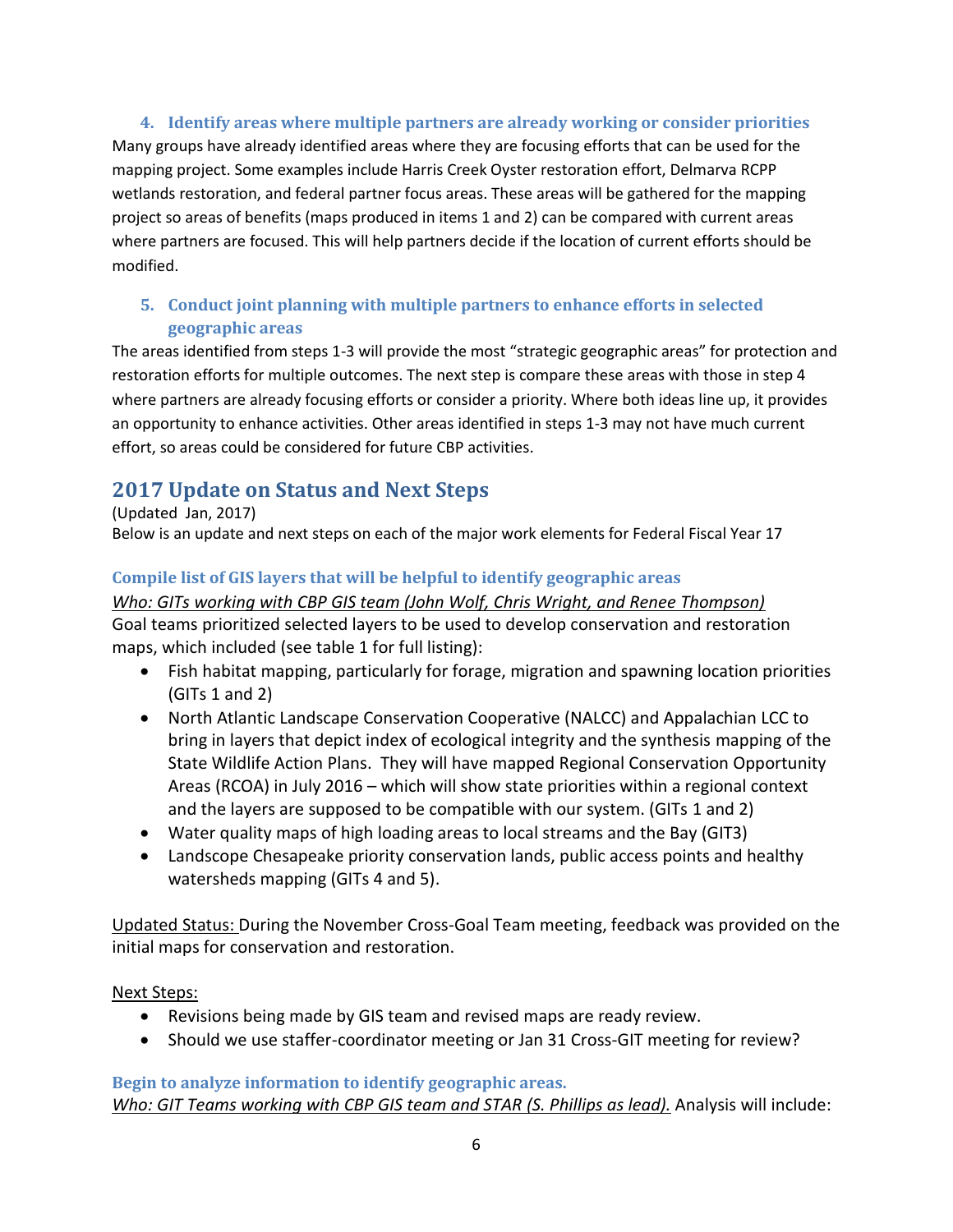- Identify areas of intersection where multiple priorities coalesce based on the science
- Then begin to bring in other layers (actions in the work plans or outcomes not yet mapped) and discuss opportunities to add other disciplines to these geographic areas where work is either already happening or could happen in the context of restoration and protection
- Categorize map layers in terms of positive or negative factors (vulnerabilities, threats, opportunities)
- Conduct structured decision making (SDM) to decide on the target focus areas with an eye toward geographic distribution, input from partners and signatories.
- Environmental justice screen to see what gaps or opportunities surface
- Identify the emerging stories, sound bites, story maps to communicate the work

*Updated Status:* At the Nov 30 meetings, the GITs suggested that management questions be developed to help with the analysis of information and identify potential places. Also the "threat maps" (climate and land change) need to be developed to help with analysis.

#### Next steps:

- Have Goal Teams develop management questions to help guide analysis. Goal Teams submitted initial questions (see attachment 1).
- Use the questions to help guide identification of potential places where restoration or conservation actions could be focused. The Goal Teams may have to modify the questions based on the analyses.
- Once potential places have been identified, use information on existing efforts and threats (next two items) to help prioritize efforts have been submitted). We should see how they fit together.
- Develop threat maps. USCOE has agreed to work on climate change threat maps (sealevel rise and flooding). GIS team will work with Peter Claggett to develop maps of future land-change. Need to determine date for initial products.

### **Gather information on existing partner efforts and priorities**

*Who: Kristin Saunders and Greg Barranco working with GITs, other partners, and MB*

- Coordinate efforts with Army Corps of Engineers to see how this work might inform or glean information from the Chesapeake Bay Comprehensive Water Resource and Restoration Plan watershed assessment.
- Discuss with NFWF their ideas for selecting priority areas.
- Engage MB and PSC (integrates with signatories at "levels" above staff on the GITs)
- Assess the opportunity to have habitat restoration and other outcome benefits reflected in the Phase 3 WIPs for each state.

*Updated Status:* discussions held with USCOE and NFWF, who will share their ideas and consider information gathered from mapping project.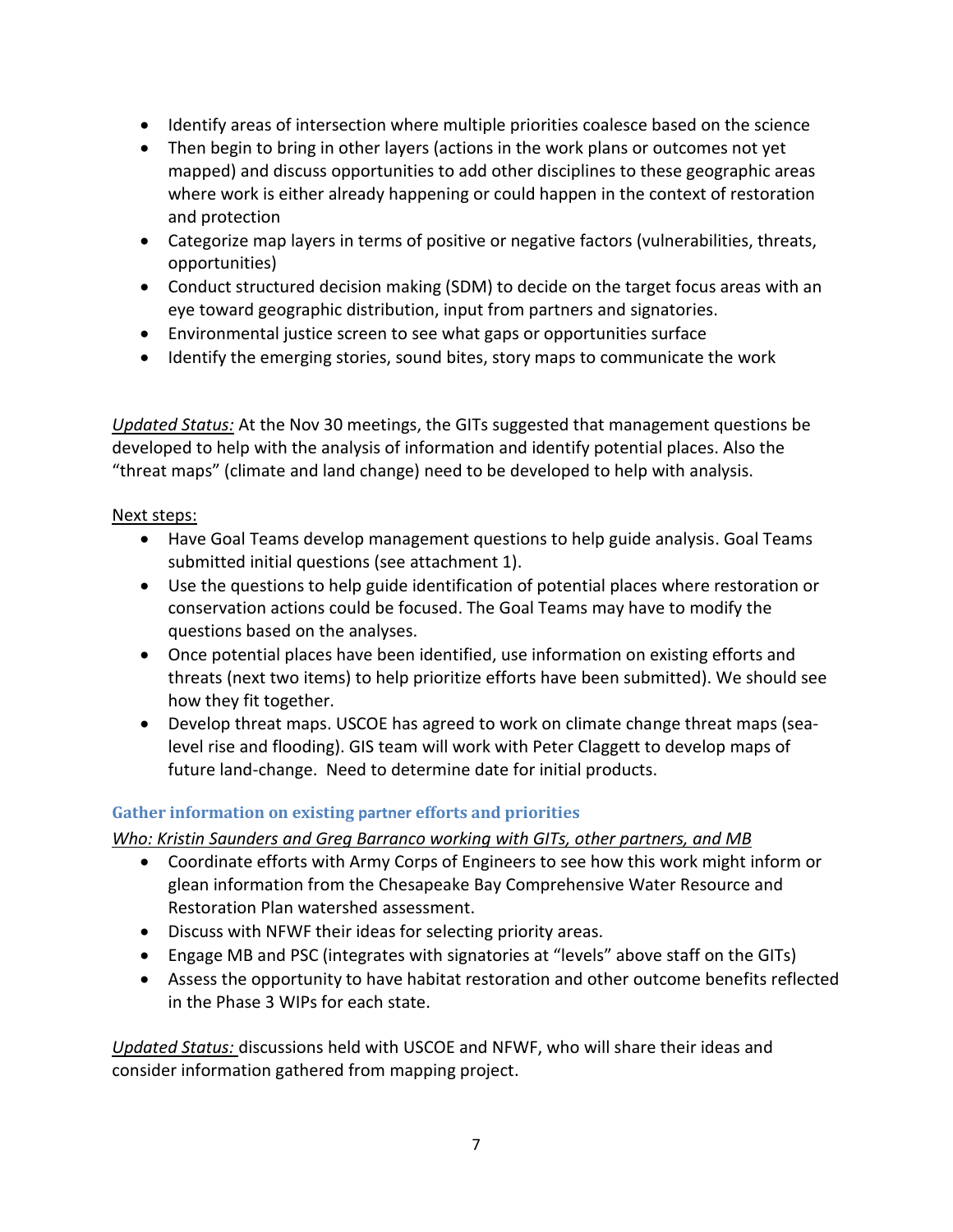Next Steps:

 USCOE is collecting data on implementation efforts. We need to figure out a way to get it displayed with other information on where efforts are being conducted.

# **Coordinate project efforts and interaction with CBP entities to prioritize efforts**

Who: Kristin Saunders and Greg Barranco coordinate efforts between GITs and interacting with CBP partners and entities (such as MB). Scott Phillips provides collaboration with STAR.

Updated Status: additional input from jurisdictions was being gathered by Kristin and Greg. Jurisdictional input has been received from their representatives on the Goal Teams. Initial input from jurisdictional representatives on Management Board received at Sept, 2016 meeting.

Next Steps:

- Greg and Kristin are conducting individual meetings with each jurisdiction.
- Jurisdictional input (on the MB level) may be best used to finalize places and efforts based on initial areas identified by GITs.
- Determine how maps can be best used as part of the Strategy Review System. Is there an opportunity to present an example at the Feb 8-9 meeting?

|                  | Data Layer                                                                                                       | <b>Topics</b>                 |
|------------------|------------------------------------------------------------------------------------------------------------------|-------------------------------|
|                  |                                                                                                                  |                               |
| GIT <sub>1</sub> | <b>Priority Living Resources Areas</b><br>(surrogate for Fish Habitat)                                           | Conservation                  |
|                  | <b>Oyster Restoration Areas</b><br>National Fish Habitat Action Plan<br>(risk of current habitat<br>degradation) | Restoration                   |
| GIT <sub>2</sub> | <b>Regional Conservation Opportunity</b><br>Areas                                                                | Conservation                  |
|                  | Index of Ecological Integrity<br>(NALCC)                                                                         | Conservation<br>or            |
|                  | <b>Brook Trout</b>                                                                                               | Restoration                   |
|                  |                                                                                                                  | Conservation<br>Conservation? |
|                  | <b>Black Duck Energetics Model</b>                                                                               |                               |
| GIT <sub>3</sub> | <b>SPARROW Nutrient Loads</b>                                                                                    | Restoration                   |
|                  | Waters Impaired for PCBs                                                                                         | Restoration                   |
|                  | Long Term WQ Monitoring Trends                                                                                   | Restoration                   |
|                  | <b>Water Quality Standards</b><br>Attainment                                                                     | Restoration                   |
|                  |                                                                                                                  |                               |
| GIT 4            | <b>Healthy Watersheds</b>                                                                                        | Conservation                  |

# Table 1: Initial layers to consider for restoration and conservation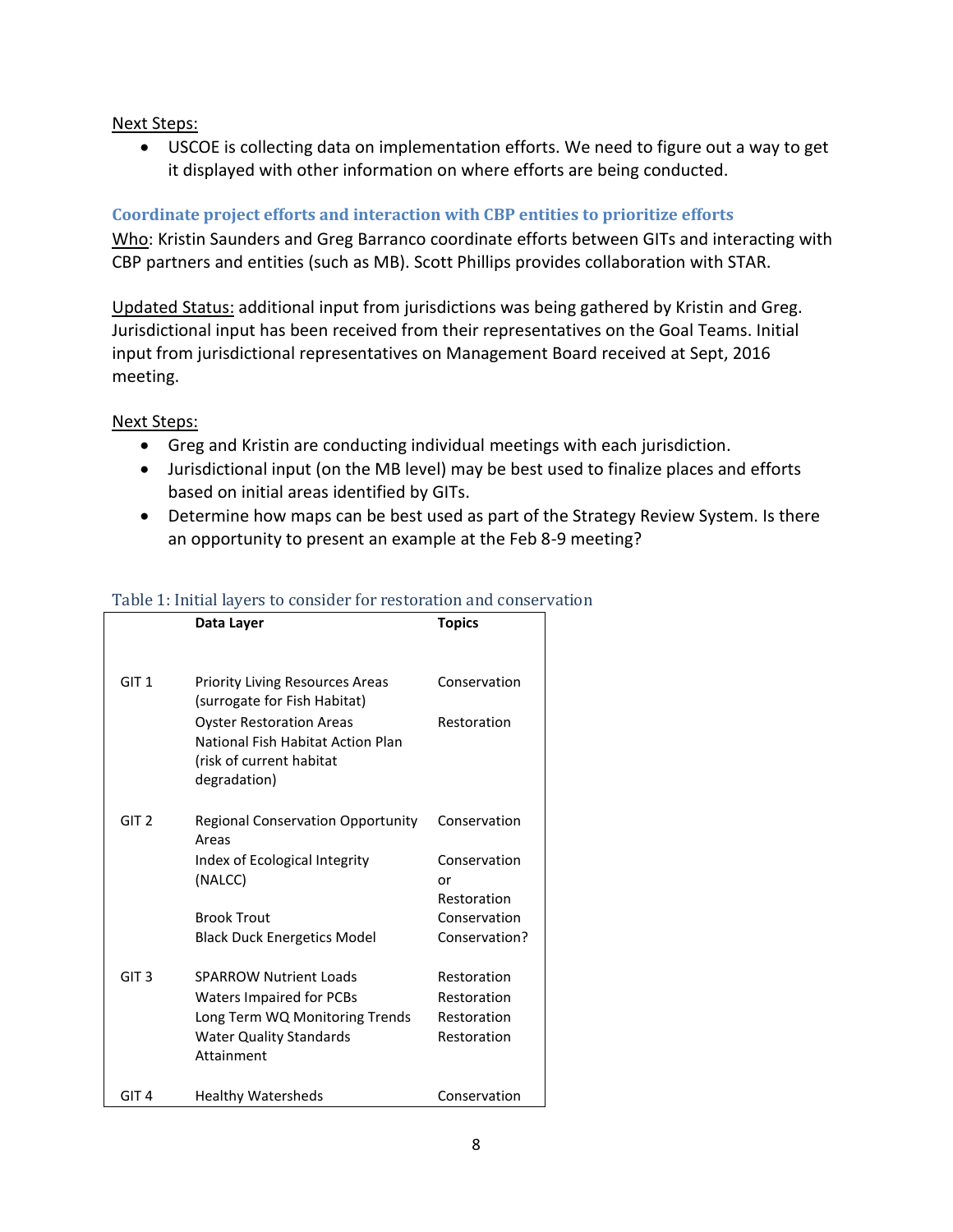|                  | <b>Protected Lands</b>                                                                                            | Protection<br>Overlay                       |
|------------------|-------------------------------------------------------------------------------------------------------------------|---------------------------------------------|
| GIT <sub>5</sub> | <b>Public Access</b>                                                                                              | Conservation                                |
|                  | Land Protection Priorities (via<br>Chesapeake Conservation<br>Partnership)                                        | Conservation                                |
| Climate          | Sea Level Rise/Inundation<br>Flood Hazard Risk (riverine)<br><b>Wetland Adaptation Areas</b>                      | Threat<br>Threat<br>Threat/<br>Conservation |
| Diversity        | High Poverty<br><b>Ethnic Minority</b><br>Public Health Indicator ((e.g. cancer<br>rates, asthma, birth defects)) |                                             |
| Land<br>Change   | <b>CB Land Change Model</b>                                                                                       | Threat                                      |

# **Attachment 1: Initial Management Questions**

### **Fisheries Goal Team**

Kara Skipper, 1/13/17

The Sustainable Fisheries GIT would like to contribute the following management questions for the Cross-GIT mapping project:

- Where do areas at low risk to fish habitat degradation align with healthy watersheds (at HUC 12 scale)?
- Which of the six selected tributaries for oyster restoration provide opportunities to link oyster restoration to water quality improvements on land?\* (\* Six selected tributaries for oyster restoration include: Harris Creek, Little Choptank, Tred Avon, Piankatank, Lafayette, and Lynnhaven)

### **Habitat Goal Team**

(Kyle Runion 1/12/17)

The Habitat GIT's management questions for the cross-GIT mapping project

 Where should we restore/protect brook trout habitat to increase long term occupied patch size?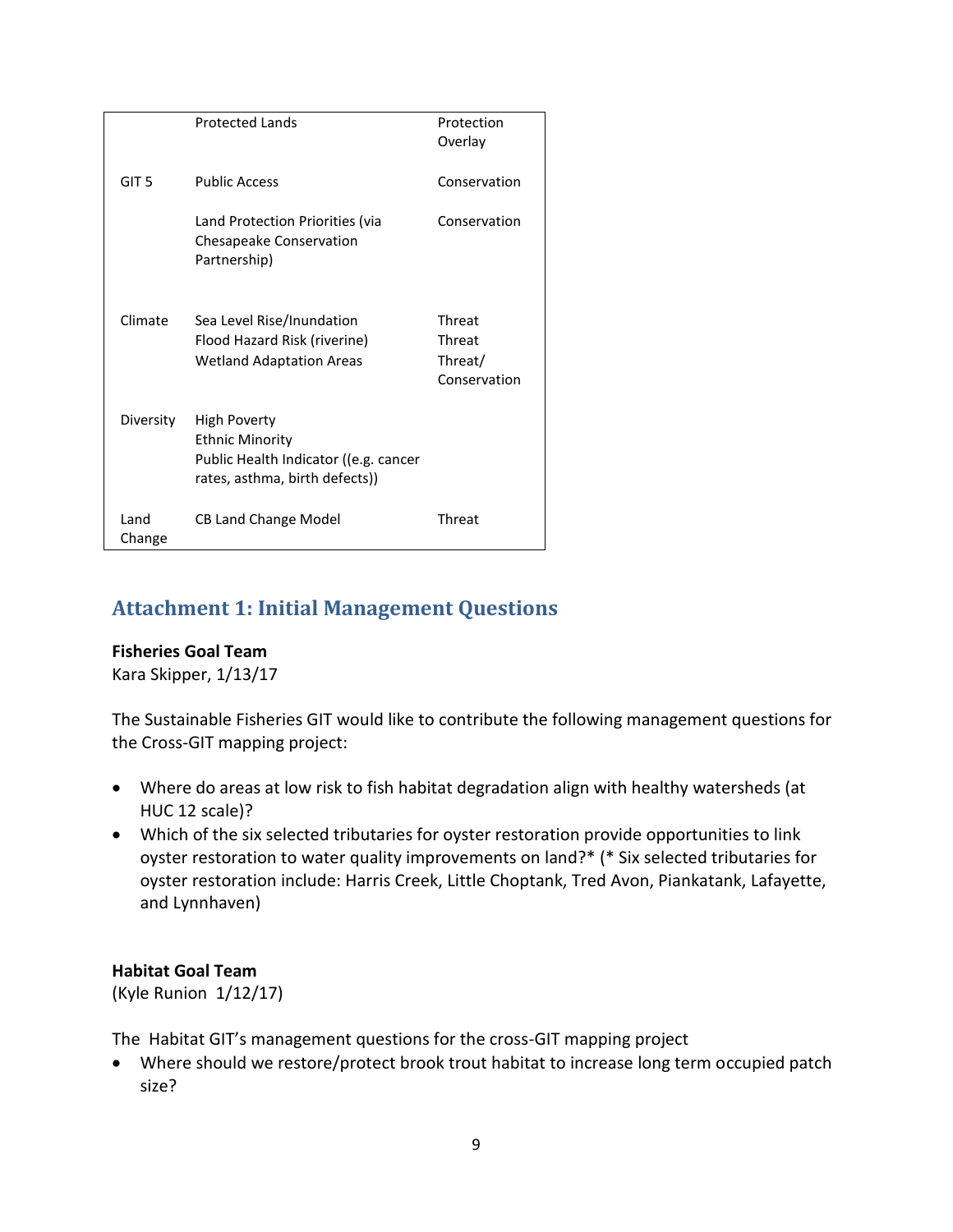- Where should we restore forest buffers in order to increase 'flow' for terrestrial/aquatic wildlife?
- Where should we target NRCS practices to preserve potential marsh migration corridors adjacent to high value black duck wintering/nesting habitat?

#### **Water-Quality Goal Team**

Lindsey Gordon, 1/13/17. The primary question is:

 "Where are conservation priority areas, and how to they intersect with best places to focus nutrient and sediment reductions (loading effectiveness maps of Chesapeake Bay Watershed segments)?"

The Toxic Contaminant WG also had this question:

 Where the some of the best places to focus nutrient and sediment reduction that would also provide high benefit for reduction of toxic contaminants (or just PCBs)?

#### **Healthy Watersheds Goal Team**

Rene Thompson, 1/17/17

Katherine took some time to try and pull out some relevant management questions that were directly called out as an area of focus, gap, or factor influencing in our Management Strategy. Some of these are not going to be a good fit for this project, but a few are. The vulnerability question is a big one for our GIT. Also just knowing where conservation priorities are and the intersection between existing protected lands and healthy watersheds can help us glean where we may need to focus more. Questions include:

- Where are vulnerable healthy watersheds/what healthy watersheds are most vulnerable? (areas where development is likely to increase, areas of invasive species, areas vulnerable to climate change and sea level rise)
- Where are marginally healthy waters and watersheds?
- Where are priority forests?
- Where are state and federal land protection priorities

#### **Stewardship Goal Team**

From Amy Handen (1/17/17) Questions were related to several outcomes.

#### Env Literacy

1. Where are potential public access sites in relation to green schools?

Public Access

1. How close are public access sites to specific diverse communities such as those that speak a